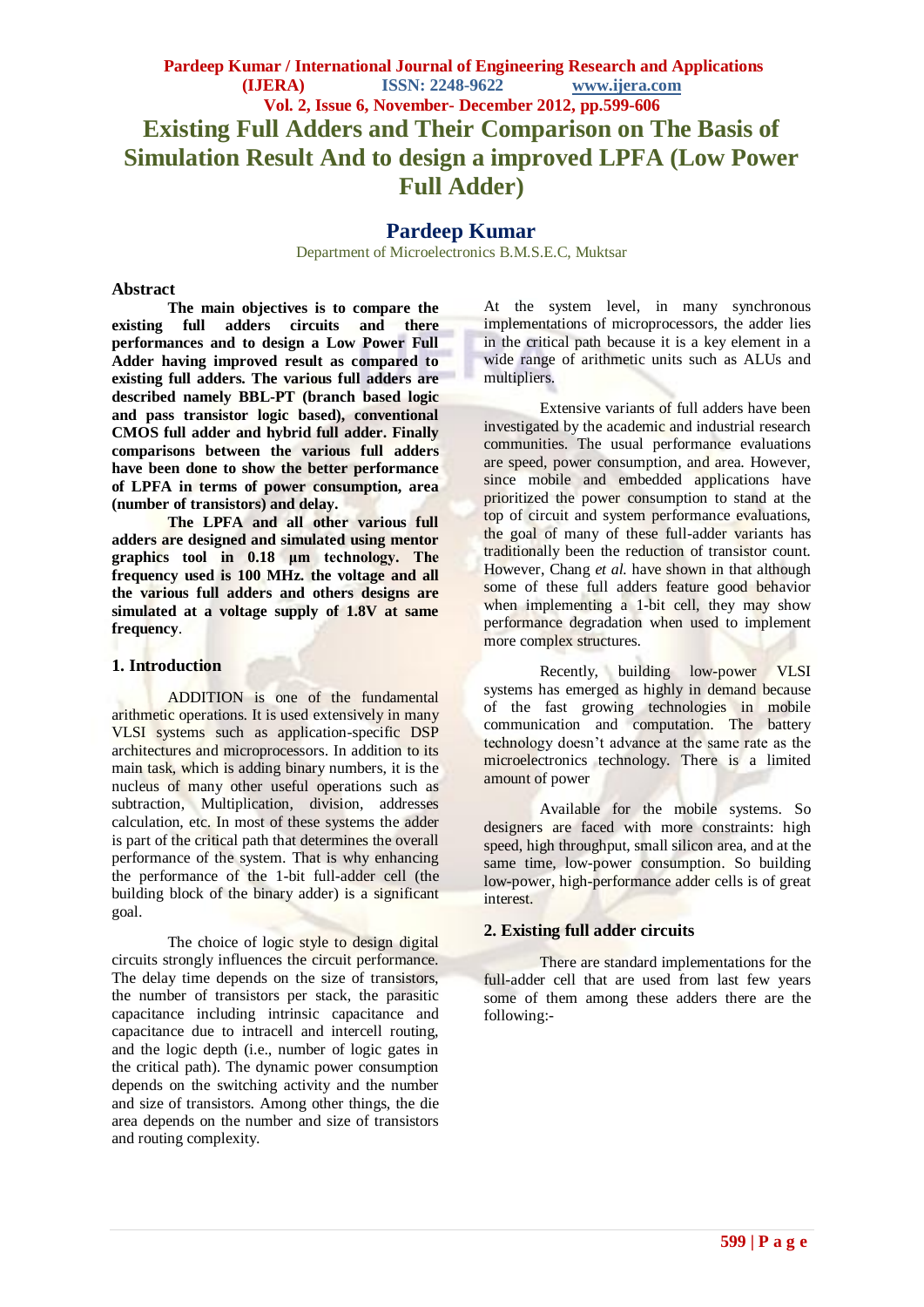

**Figure.1- The Conventional CMOS full-adder**

The CMOS full adder (CMOS)[1] has 28 transistors and is based on the regular CMOS structure

The Mirror logic [6] style based full adder has 28 transistors



**Figure-2: Mirror logic style based full adder**

The DPL logic [3] style based full adder has 28 transistors

A Transmission gate full adder [4] using 18 transistors

A full adder cell using 14 transistors

A full adder cell using 10 transistors

![](_page_1_Figure_11.jpeg)

**Figure: 3-DPL logic style based full adder**

![](_page_1_Figure_13.jpeg)

![](_page_1_Figure_14.jpeg)

The DPL provides a saving power of about 2% over the conventional CMOS based full adder. But they generally do not provide good advantage over the delay. So the main advantage in PDP (power delay product) is only due to lesser power consuming Logic style. The TG-FA provides a power saving of 1% and delay reduction of about 2% over the conventional CMOS Based full

![](_page_1_Figure_16.jpeg)

![](_page_1_Figure_17.jpeg)

**Fig-5:14-T full adder cell Figure-6:10-T full adder cell**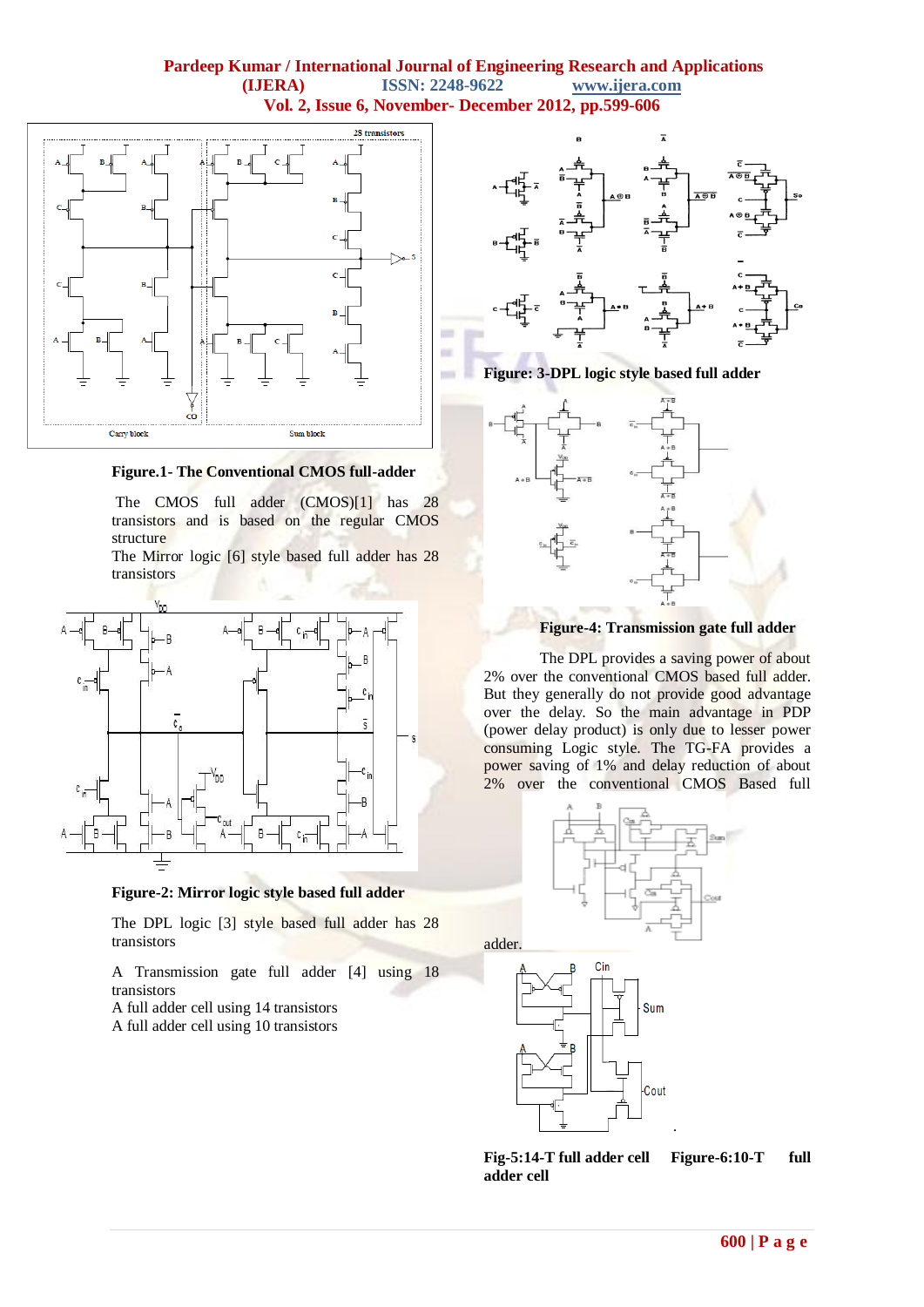#### **Pardeep Kumar / International Journal of Engineering Research and Applications (IJERA) ISSN: 2248-9622 www.ijera.com**

**Vol. 2, Issue 6, November- December 2012, pp.599-606**<br>and comparison

#### 3. **Simulation result and comparison**

These different full adder circuits were compared by the simulation using TSMC 180nm based mentor graphics technology.

#### **(a). Conventional CMOS based Full adder simulation:-**

![](_page_2_Figure_5.jpeg)

**Figure 38:- Sum output of CMOS full adder**

![](_page_2_Figure_7.jpeg)

**Figure 39:- Carry output of CMOS full adder**

Now we will check the dynamic power dissipation of the conventional CMOS full adder by using the waveform for average current

![](_page_2_Figure_10.jpeg)

**Figure 40:- Average current output of CMOS full adder**

**Dynamic power dissipation= (average current) x**   $(voltage supply (V_{dd}))$ 

**So** P= (13.1913 $\mu$ A) x (1.8v) =23.7443  $\mu$ W

This value will be used further in table 5 for comparison among various full adder designs

#### **(b). BBL-PT based Full adder simulation work:-**

Next we will discuss about the BBT-PT full adder schematic and output waveforms:-

Figure 41 gives the schematic for BBL-PT full adder block. Now next we will see the output waveforms for the BBL-PT full adder in 180nm mentor graphics at a voltage of 1.8V.

![](_page_2_Figure_18.jpeg)

**Figure 42:- Sum output of BBL-PT based full adder**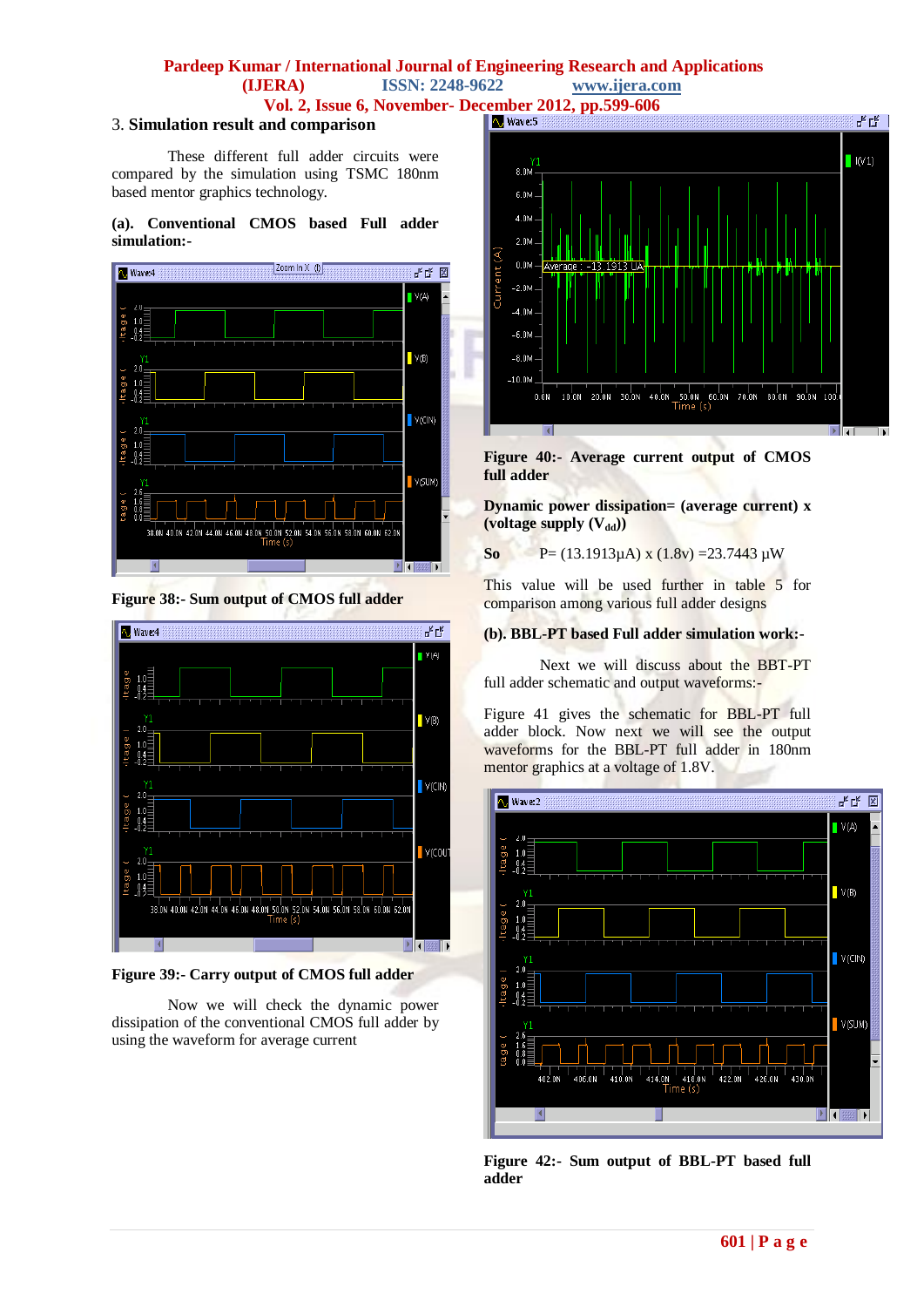Figure 42 gives the sum output of the three inputs A,B,Cin.also to be noted that we are doing the simulation at a frequency of 100 MHz and a voltage supply of 1.8V is used.

Figure 43 shows carry output of the three inputs A,B,Cin of BB-PT the spikes in the output of sum and Carry output is due to switching of inputs from "0" to "1" and vice versa.

![](_page_3_Figure_3.jpeg)

**Figure 43:- Carry output of BBL-PT based full adder** 

Figure 44 shows the average current waveform for the BBL-PT full adder cell. We will use this output to find the dynamic power dissipation. Finally we will compare this output with the conventional CMOS full adder and HYBRID FULL ADDER.

![](_page_3_Figure_6.jpeg)

**Figure 44:- Average current for the BBL-PT full adder**

Now we will find the dynamic power dissipation for BBL-PT full adder

**Dynamic power dissipation P=(average current) x** (voltage supply  $(V_{dd})$ )

**So**p=  $(12.5591 \text{ µA}) \times (1.8 \text{ V}) = 22.60638 \text{ µW}$ 

#### **(c) .Hybrid full adder simulation work:-**

Now we will discussed about the Hybrid full adder and related waveforms. The schematic for the Hybrid full adder is shown in Figure 45.Figue 46 will show the zoomed view of Hybrid full adder.

Further we will see the sum and carry output for the HYBRID FULL ADDER Figure 47 shows the sum output of the HYBRID FULL ADDER. The spikes here are also due to simultaneous switching of inputs A, B, Cin.

![](_page_3_Figure_14.jpeg)

**Figure 47:- Sum output of Hybrid full adder**

![](_page_3_Figure_16.jpeg)

**Figure 48:- Carry output of Hybrid full adder**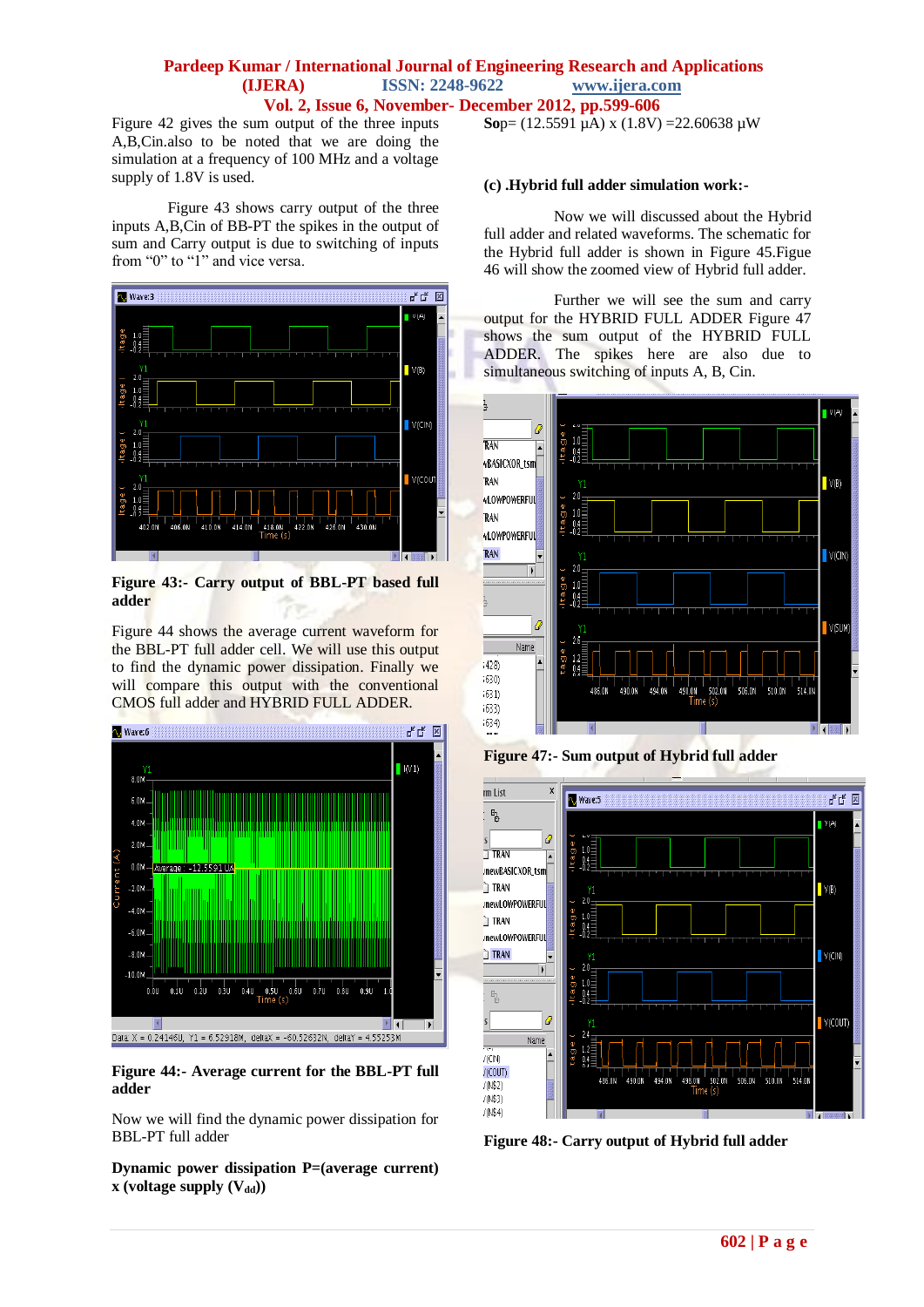Carry output of HYBRID FULL ADDER is shown in Figure 48.now finally on next page we will see the average current for the HYBRID FULL ADDER. That will be used to find dynamic power dissipation as discussed earlier.

![](_page_4_Figure_2.jpeg)

#### **Figure 49:- Average current for the Hybrid full adder**

Now we will use this average current waveform to find the dynamic power dissipation.

#### **Dynamic power dissipation P=(average current)**  x **(voltage supply (Vdd))**

**So**P= (16.5484 µA) x (1.8V) =29.7871µW

## **4. Design of Low Power XOR and Low Power XNOR**

The improved versions are illustrated in Fig. 11 and Fig.12.In the improved versions both designs use 4transistors to achieve the same functions of XOR and XNOR.

![](_page_4_Figure_9.jpeg)

Fig:-11: LP XOR gate Fig  $12:-$  LP XNOR gate

Analysis on XOR structure, the output signals in the cases of input signal  $AB = 01$ , 10, 11 will be complete. When  $AB = 00$ , each PMOS will be on and will pass a poor "LO' signal level to the output end. That is, if  $AB = 00$ , the output end will display a voltage, threshold voltage  $\sim$ V<sub>nth</sub>, a little higher than "LO". For the XNOR function, the output signal in the case of  $AB = 00$ , 01, 10 will be complete. While  $AB = 11$ , each NMOS will be on and pass the poor "HI" signal level to the output end. The analysis of driving capability is the same as XOR structure. The structures stated above are the versions of 4 transistors without a driving output.

![](_page_4_Figure_12.jpeg)

By cascading a standard inverter to the LP XNOR circuit, a new type of XOR, as shown in Fig. 13 and Fig 14, will have a driving output, and the signal level at the output end will be perfect in all cases. The same property is present in the XNOR structure.

The output waveforms for XOR and XNOR for are given inputs A and B are shown in Fig 15, 16 and Fig 17.

![](_page_4_Figure_15.jpeg)

**Fig-15:-showing the input signals A and** *B.*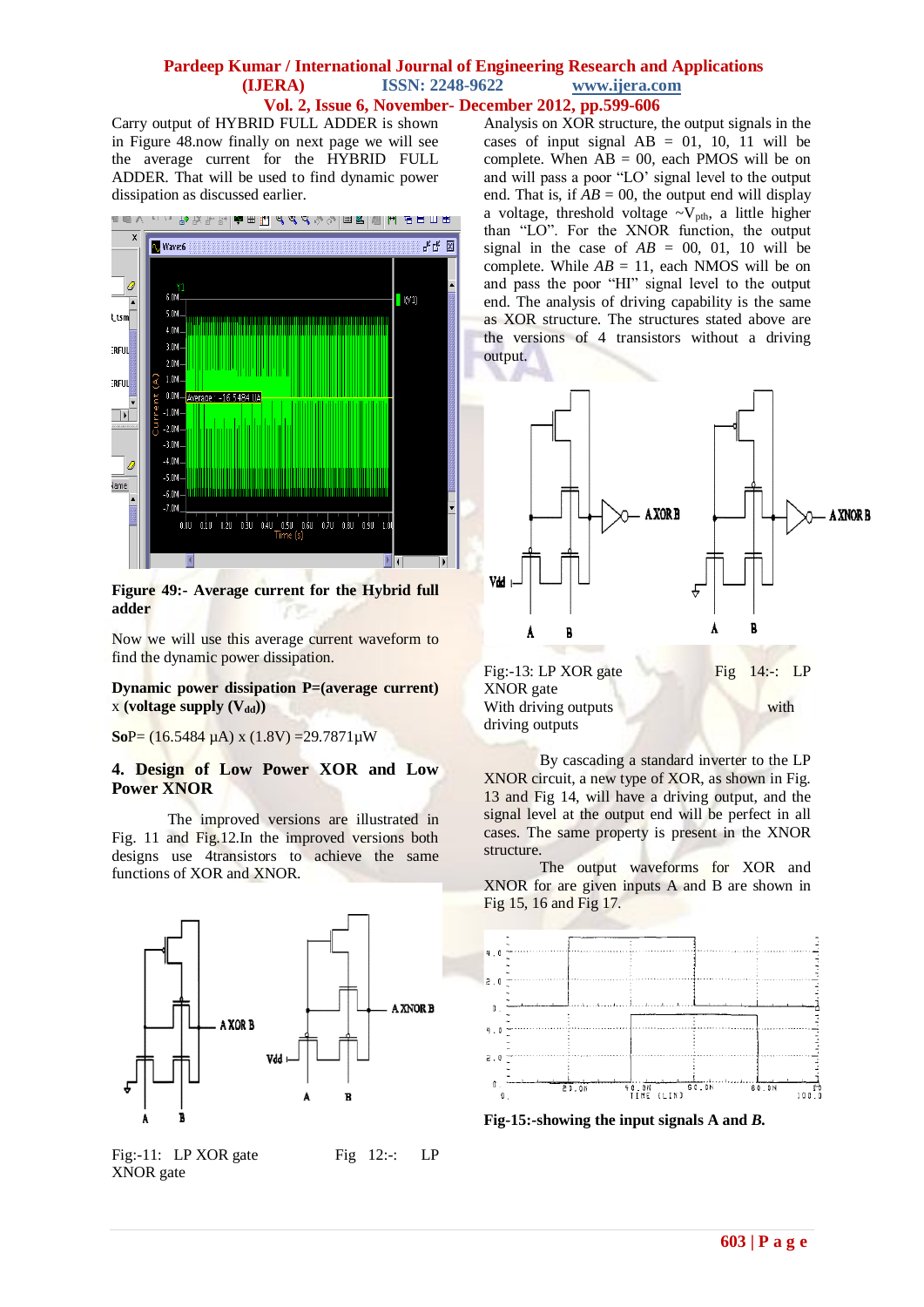# **Pardeep Kumar / International Journal of Engineering Research and Applications (IJERA)** ISSN: 2248-9622 www.ijera.com **(IJERA)** ISSN: 2248-9622

![](_page_5_Figure_1.jpeg)

**Fig:-16:- Showing the output of 6-transistor XOR.**

![](_page_5_Figure_3.jpeg)

**Fig:-17:- Showing the output of 6-transistor XNOR**

# **5. Design of Low Power Adder Using LP XOR and XNOR:-**

The Low power full adder which takes lesser number of transistors than the all other previously discussed configurations. The major drawback of this method is that although it utilizes lesser number of transistors but it does not provide full swing at the output which is needed to drive any external load. So to avoid this type of problem we will form the XOR by using XNOR followed by an inverter. Figure:-50 shown below is the schematic for the LOW POWER FULL ADDER (LPFA).

![](_page_5_Figure_7.jpeg)

**Figure 50:- LPFA (Low Power Full Adder) schematic**

Now next we will show the sum and carry output waveform of LPFA (Low Power Full Adder).

![](_page_5_Figure_10.jpeg)

**Figure 51:-Input and Sum output waveform of LPFA**

![](_page_5_Figure_12.jpeg)

**Figure 52:- Input and Carry output waveform of LPFA**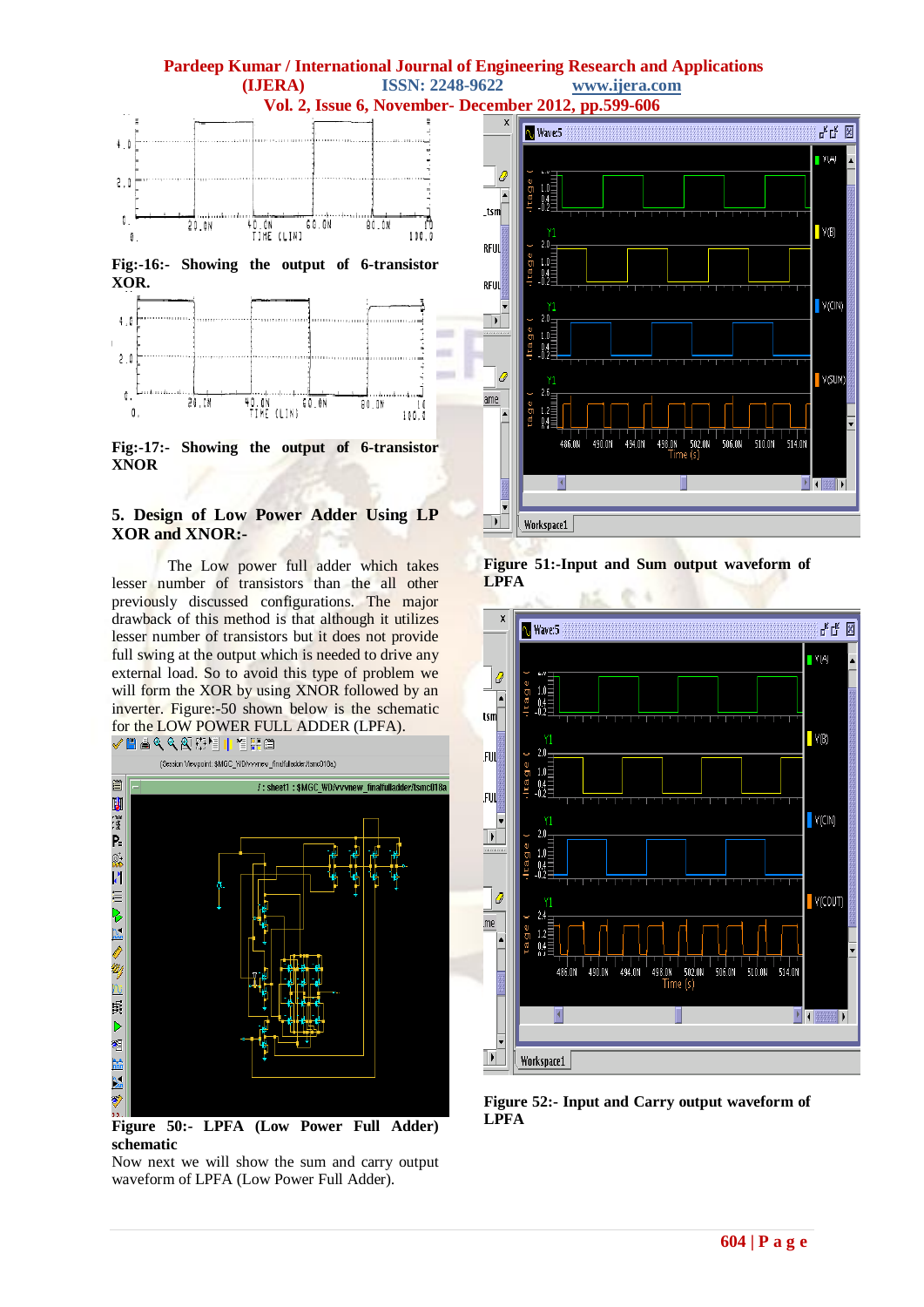![](_page_6_Figure_1.jpeg)

**Figure 53:-Showing average current of LPFA**

Now we will use this average current waveform to find the dynamic power dissipation.

#### **Dynamic power dissipation P= (average current)**  $x$  (voltage supply  $(V_{dd})$ )  $SoP = (10.5152 \mu A)$  x  $(1.8V) = 18.92736 \mu W$

## **6. Conclusion and Future work**

As observed from the discussion about the full adder that various designs have their own advantage and disadvantage in terms of area, delay and power consumption. So reducing any of these parameters will leads to a high performance design of full adder design.

Hence we can see that LPFA (Low Power Full Adder) is better than all the other full adder designs in terms of Power consumption, Area (Number of Transistor), Delay, PDP (Power Delay Product.

Future work will be focused on the reduction of any of the parameter shown above i.e. **Area, Delay and Power**. There is also another term i.e.**PDP** (power delay product) this is generally used for to make a trade-off between power consumption and delay.

|                                           |  |  |  |  | Table 5:- Showing the comparison of  |  |  |  |  |
|-------------------------------------------|--|--|--|--|--------------------------------------|--|--|--|--|
| performance Conventional CMOS full Adder, |  |  |  |  |                                      |  |  |  |  |
|                                           |  |  |  |  | BBL-PT based full adder, HYBRID FULL |  |  |  |  |
| <b>ADDER and LPFA</b>                     |  |  |  |  |                                      |  |  |  |  |

| <b>Desig</b><br>n                                                  | <b>Del</b><br>ay(<br>ps) | <b>Static</b><br><b>Power</b><br><b>Dissipa</b><br>tion(p<br>W | <b>Dynam</b><br>ic<br>Power<br><b>Dissipa</b><br>$tion(\mu$<br>W) | <b>Total</b><br>Powe<br>$r(\mu)$<br>W) | Tra<br>nsist<br>or<br>Cou<br>nt |
|--------------------------------------------------------------------|--------------------------|----------------------------------------------------------------|-------------------------------------------------------------------|----------------------------------------|---------------------------------|
| <b>Conv</b><br>ention<br>al<br><b>CMO</b><br>S full<br>adder       | 124                      | 143.59<br>$\overline{2}$                                       | 23.744<br>3                                                       | 23.74<br>443                           | 28                              |
| <b>BBL-</b><br>PT<br>logic<br><b>based</b><br><b>full</b><br>adder | 110.<br>3                | 126.30<br>8                                                    | 22.606<br>38                                                      | 22.60<br>6506                          | 27                              |
| Hybri<br>d full<br>adder                                           | 142                      | 158.67<br>$\overline{4}$                                       | 29.787<br>$\mathbf{1}$                                            | 29.78<br>7258                          | 30                              |
| Low<br><b>Powe</b><br><b>full</b><br>r<br>adder<br>(LPF)<br>A)     | 101.<br>$\overline{2}$   | 113.86<br>9                                                    | 18.927<br>36                                                      | 18.92<br>7473                          | 26                              |

**Figure-5**

## **References**

- [1]. I.Hassoune, A.Neve, J.Legat, and D.Flandre, "Investigation of low-power circuit techniques for a hybrid full-adder cell," in *Proc. PATMOS* 2004, pp. 189– 197, Springer-Verlag
- [2]. A.M.Shams, Tarek k.darwish," performance analysis of low-power 1-bit CMOS full adder cells *IEEE Trans. Very Large Scale Integ. (VLSI) Syst* vol. 10 no .1, pp.20-29, feb.2002.
- [3]. C.-H. Chang, M. Zhang, "A review of 0.18 m full adder performances for tree structured arithmetic circuits," *I EEE Trans. Very Large Scale Integration. (VLSI) Syst.* vol. 13, no. 6, pp. 686–694, Jun. 2005.